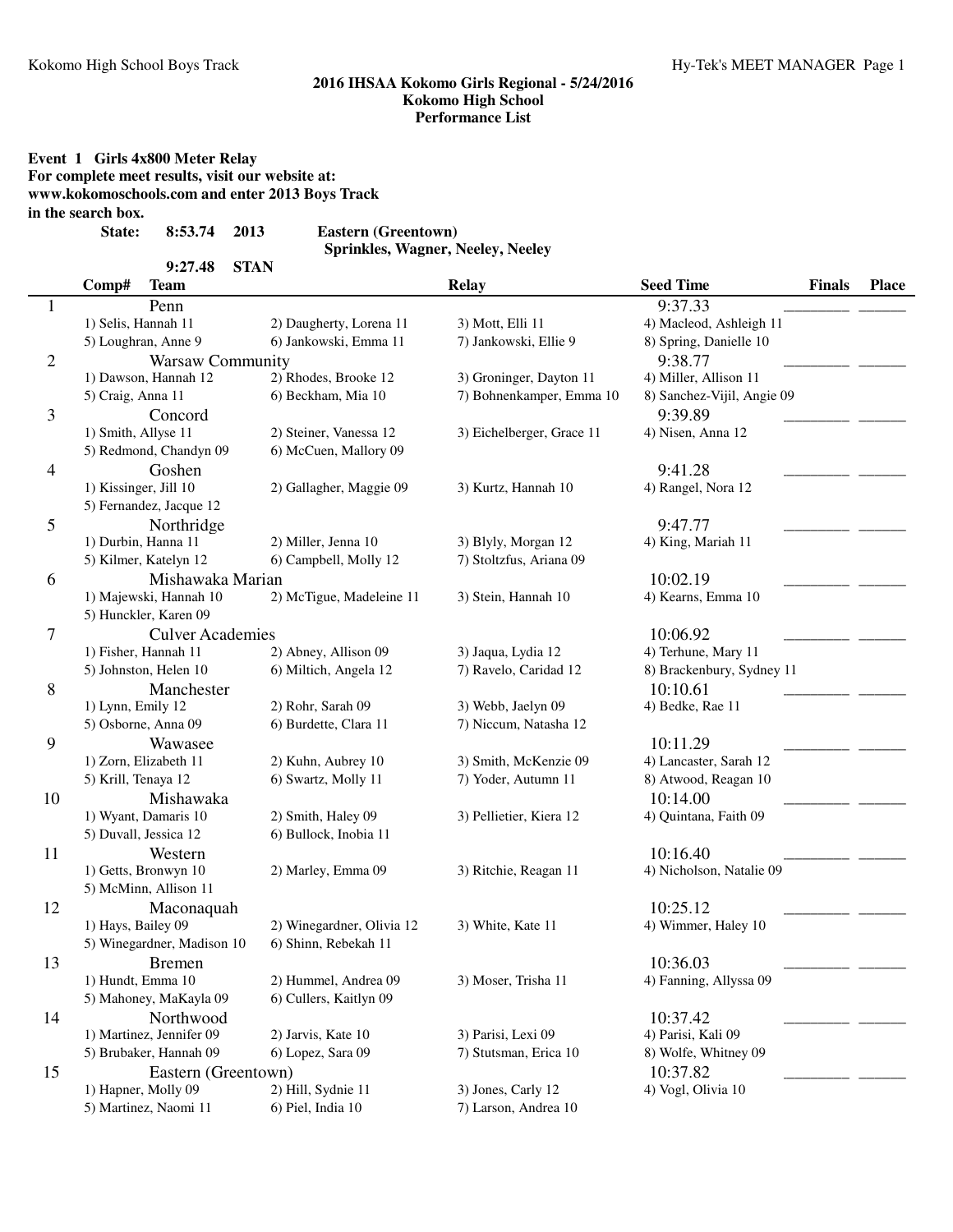|                   |                     | Event 1  (Girls 4x800 Meter Relay)   |                                        |                               |                                            |                        |                    |              |
|-------------------|---------------------|--------------------------------------|----------------------------------------|-------------------------------|--------------------------------------------|------------------------|--------------------|--------------|
|                   | Comp#               | <b>Team</b>                          |                                        |                               | <b>Relay</b>                               | <b>Seed Time</b>       | <b>Finals</b>      | <b>Place</b> |
| 16                |                     | Northwestern                         |                                        |                               |                                            | 10:46.36               |                    |              |
|                   | 1) Bilkey, Kate 10  |                                      |                                        | 2) Crocker, Nicole 11         | 3) Lechner, Casey 09                       | 4) McGriff, Madison 09 |                    |              |
|                   | 5) Jocius, Sahsa 09 |                                      |                                        | 6) Sims, Rebecca 12           | 7) Freemen, Jensen 12                      | 8) Fackler, Lauryn 09  |                    |              |
|                   |                     | Event 2 Girls 100 Meter Dash Prelims |                                        |                               |                                            |                        |                    |              |
|                   | State:              | 11.50                                | 2015                                   | Lynna Irby, Pike              |                                            |                        |                    |              |
|                   | Comp#               | 12.39<br><b>Name</b>                 | <b>STAN</b>                            |                               | Year School                                | <b>Seed Time</b>       | <b>Prelim Time</b> | <b>Place</b> |
| $\mathbf{1}$      |                     | Rich, Audrey                         |                                        |                               | 12 Warsaw Community                        | 12.62                  |                    |              |
| $\overline{c}$    |                     |                                      | Alexander, Samantha                    |                               | 12 Warsaw Community                        | 12.63                  |                    |              |
| 3                 |                     | Kiser, Madison                       |                                        |                               | 11 Pioneer                                 | 12.64                  |                    |              |
| 4                 |                     | Miller, Riley                        |                                        |                               | 12 Fairfield                               | 12.72                  |                    |              |
| 5                 |                     | Shrock, Brooklin                     |                                        |                               | 12 Tipton                                  | 12.72                  |                    |              |
| 6                 |                     | Thomas, Oniste                       |                                        |                               | 10 Concord                                 | 12.73                  |                    |              |
| 7                 |                     | Green, Ariel                         |                                        |                               | 12 South Bend Clay                         | 12.74                  |                    |              |
| 8                 |                     | Aguayo, Katelyn                      |                                        |                               | 12 Bremen                                  | 12.85                  |                    |              |
| 9                 |                     | Kambol, Sam                          |                                        |                               | 12 South Bend S                            | 12.87                  |                    |              |
| 10                |                     | Bostic, Alaiyah                      |                                        |                               | 11 South Bend W                            | 12.94                  |                    |              |
| 11                |                     | Steiner, Marie                       |                                        |                               | 12 Culver Academies                        | 13.08                  |                    |              |
| 12                |                     | Stanton, Darby                       |                                        |                               | 12 Pioneer                                 | 13.12                  |                    |              |
| 13                |                     | Swen, Precious                       |                                        |                               | 09 Elkhart Christia                        | 13.15                  |                    |              |
| 14                |                     | Barhams, Kiesha                      |                                        |                               | 10 Elkhart Memorial                        | 13.16                  |                    |              |
| 15                |                     | Moren, Mackenzie                     |                                        |                               | 10 Northwood                               | 13.20                  |                    |              |
| 16                |                     | Tucker, Sarah                        |                                        |                               | 09 Tippecanoe Valley                       | 13.30                  |                    |              |
| Event 3           |                     |                                      | <b>Girls 100 Meter Hurdles Prelims</b> |                               |                                            |                        |                    |              |
|                   | State:              | 13.95                                | 2005                                   | Vanneisha Ivy, Muncie Central |                                            |                        |                    |              |
|                   |                     | 14.97                                | <b>STAN</b>                            |                               |                                            |                        |                    |              |
|                   | Comp#               | <b>Name</b>                          |                                        |                               | Year School                                | <b>Seed Time</b>       | <b>Prelim Time</b> | <b>Place</b> |
| 1                 |                     | Hershberger, Riley                   |                                        |                               | 09 Northwood                               | 14.90                  | <b>STAN</b>        |              |
| $\overline{c}$    |                     | Fair, Tajaa                          |                                        |                               | 12 South Bend Adams                        | 14.93                  | <b>STAN</b>        |              |
| 3                 |                     | Miller, Jessica                      |                                        |                               | 12 Fairfield                               | 14.98                  |                    |              |
| 4                 |                     | Dolan, Ally                          |                                        |                               | 10 Plymouth                                | 15.56                  |                    |              |
| 5                 |                     | Coy, Addison                         |                                        |                               | 11 Culver Academies                        | 15.77                  |                    |              |
| 6                 |                     |                                      | Mwenifumbo, Joselyn                    |                               | 10 South Bend Adams                        | 16.07                  |                    |              |
| 7<br>$\mathbf{Q}$ |                     | Anderson, Ciearra                    |                                        |                               | 11 South Bend W                            | 16.13                  |                    |              |
| O                 |                     | Wargo, Emily                         |                                        |                               | 10 Northridge                              | 16.18                  |                    |              |
| 9                 |                     |                                      | Lamle, Hannah-Marie                    |                               | 10 Wawasee                                 | 16.21                  |                    |              |
| 10<br>11          |                     | Tincher, Alyssa                      |                                        |                               | 10 Logansport                              | 16.32<br>16.37         |                    |              |
| 12                |                     | O'Connell, Lexi<br>Darr, Megan       |                                        |                               | 12 Tippecanoe Valley<br>11 Penn            | 16.47                  |                    |              |
| 13                |                     | Riffell, Jasmine                     |                                        |                               | 09 Concord                                 | 16.56                  |                    |              |
| 14                |                     | Bagarus, Rylin                       |                                        |                               | 09 Mishawaka                               | 16.57                  |                    |              |
| 15                |                     | Ewing, Arienna                       |                                        |                               | 11 Eastern (Gre                            | 16.67                  |                    |              |
| 16                |                     | Wood, Brooklyne                      |                                        |                               | 12 Peru                                    | 16.77                  |                    |              |
|                   |                     | <b>Girls 200 Meter Dash Prelims</b>  |                                        |                               |                                            |                        |                    |              |
| Event 4           | State:              | 23.12<br>25.41                       | 1986<br><b>STAN</b>                    |                               | <b>Maicel Malone, North Central (Indy)</b> |                        |                    |              |
|                   | Comp#               | <b>Name</b>                          |                                        |                               | Year School                                | <b>Seed Time</b>       | <b>Prelim Time</b> | <b>Place</b> |
|                   |                     |                                      |                                        |                               |                                            |                        |                    |              |
| 1                 |                     |                                      |                                        |                               |                                            | 25.44                  |                    |              |
| $\overline{c}$    |                     | Rich, Audrey<br>Blankenship, Lexie   |                                        |                               | 12 Warsaw Community<br>10 Northridge       | 26.02                  |                    |              |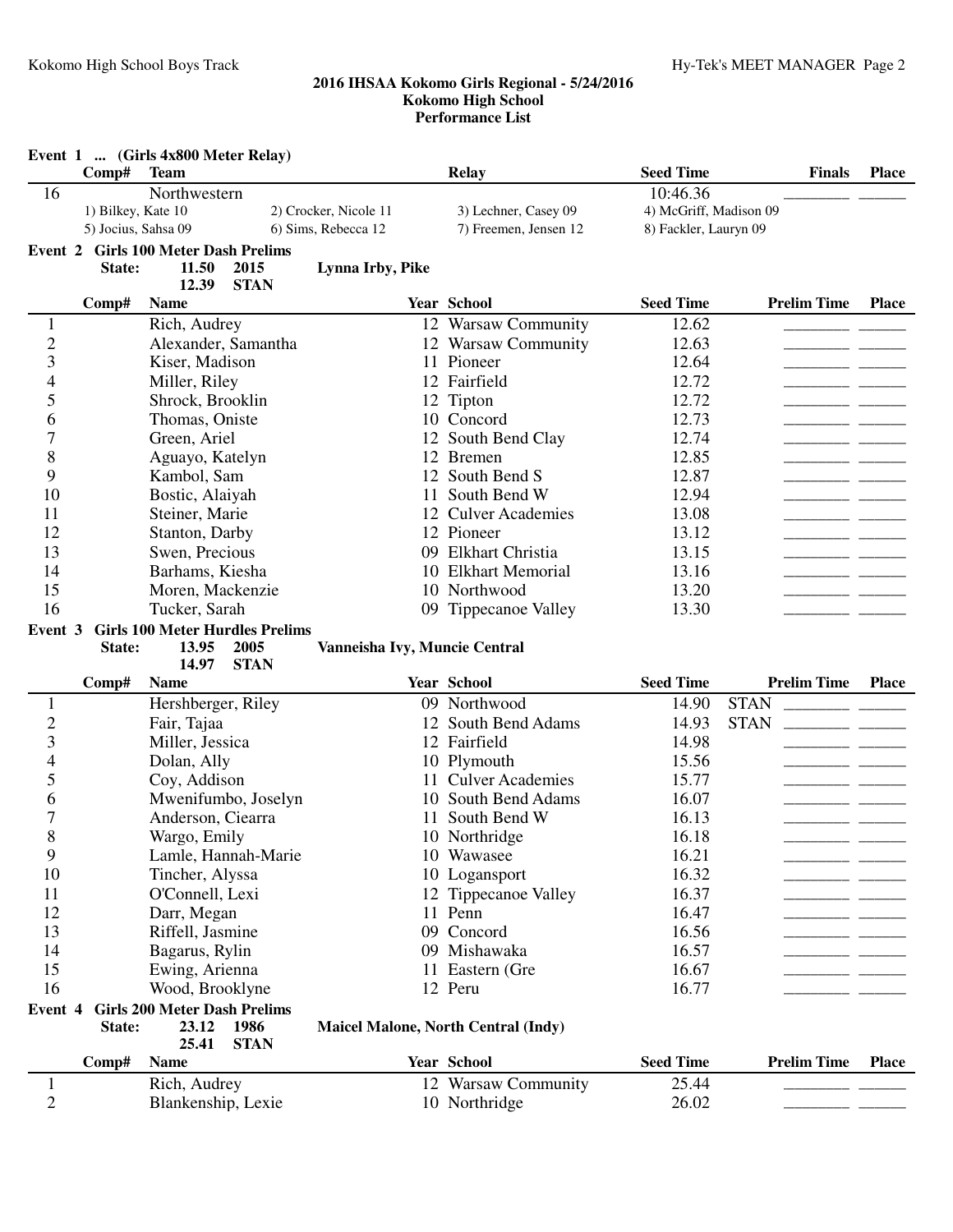|                |                    | Event 4  (Girls 200 Meter Dash Prelims)          |                                                 |                         |                          |                                |              |
|----------------|--------------------|--------------------------------------------------|-------------------------------------------------|-------------------------|--------------------------|--------------------------------|--------------|
|                | Comp#              | <b>Name</b>                                      |                                                 | <b>Year School</b>      | <b>Seed Time</b>         | <b>Prelim Time</b>             | <b>Place</b> |
| 3              |                    | Bailey, Alayna                                   |                                                 | 11 Elkhart Memorial     | 26.12                    |                                |              |
| $\overline{4}$ |                    | Armbruster, Chloe                                |                                                 | 12 Fairfield            | 26.18                    |                                |              |
| 5              |                    | Kambol, Sam                                      |                                                 | 12 South Bend S         | 26.39                    |                                |              |
| 6              |                    | Curtis, Abbi                                     |                                                 | 10 Warsaw Community     | 26.53                    |                                |              |
| 7              |                    | Woods, Mikaylah                                  |                                                 | 12 Penn                 | 26.79                    |                                |              |
| 8              |                    | Moon, Ashley                                     |                                                 | 12 South Bend W         | 26.88                    |                                |              |
| 9              |                    | Aguayo, Katelyn                                  |                                                 | 12 Bremen               | 27.06                    |                                |              |
| 10             |                    | Green, Ariel                                     |                                                 | 12 South Bend Clay      | 27.29                    |                                |              |
| 11             |                    | Barnes, Janiyah                                  |                                                 | 09 Concord              | 27.31                    | ---                            |              |
| 12             |                    | Steiner, Marie                                   |                                                 | 12 Culver Academies     | 27.52                    | <u> Liberatura de la conte</u> |              |
| 13             |                    | Sickafoose, Suzanne                              |                                                 | 11 Whitko               | 27.62                    | <u>— —</u>                     |              |
| 14             |                    | Andrews, Jayda                                   |                                                 | 11 Kokomo               | 27.65                    | - -                            |              |
| 15             |                    | Plothow, Raygan                                  |                                                 | 10 Maconaquah           | 28.09                    |                                |              |
| 16             |                    | Morris, Maci                                     |                                                 | 10 Pioneer              | 28.29                    |                                |              |
| Event 5        |                    | Girls 1600 Meter Run                             |                                                 |                         |                          |                                |              |
|                | State:             | 4:43.46                                          | 2011<br><b>Waverly Neer, Culver Academies</b>   |                         |                          |                                |              |
|                |                    | 5:00.59                                          | <b>STAN</b>                                     |                         |                          |                                |              |
|                | Comp#              | <b>Name</b>                                      |                                                 | <b>Year School</b>      | <b>Seed Time</b>         | <b>Finals</b>                  | <b>Place</b> |
| $\mathbf{1}$   |                    | Jankowski, Emma                                  |                                                 | 11 Penn                 | 5:10.15                  |                                |              |
| $\overline{2}$ |                    | Duvall, Jessica                                  |                                                 | 12 Mishawaka            | 5:13.25                  |                                |              |
| 3              |                    | Beckham, Mia                                     |                                                 | 10 Warsaw Community     | 5:16.75                  |                                |              |
| 4              |                    | Jankowski, Ellie                                 |                                                 | 9 Penn                  | 5:19.69                  |                                |              |
| 5              |                    | Bedke, Rae                                       |                                                 | 11 Manchester           | 5:23.25                  |                                |              |
| 6              |                    | Steiner, Vanessa                                 |                                                 | 12 Concord              | 5:25.56                  |                                |              |
| $\overline{7}$ |                    | Martin, Miah                                     |                                                 | 09 Cass                 | 5:26.11                  |                                |              |
| 8              |                    | Kehler, Claire                                   |                                                 | 12 Warsaw Community     | 5:26.97                  |                                |              |
| 9              |                    | Zorn, Elizabeth                                  | 11                                              | Wawasee                 | 5:29.07                  |                                |              |
| 10             |                    | Fisher, Hannah                                   | 11                                              | <b>Culver Academies</b> | 5:29.27                  |                                |              |
| 11             |                    | Campbell, Molly                                  |                                                 | 12 Northridge           | 5:30.08                  |                                |              |
| 12             |                    | Dague, Adrianna                                  |                                                 | 11 Caston               | 5:30.34                  |                                |              |
| 13             |                    | Nemitz, Brigit                                   |                                                 | 12 Whitko               | 5:31.45                  |                                |              |
| 14             |                    | Hundt, Emma                                      |                                                 | 10 Bremen               | 5:32.99                  |                                |              |
| 15             |                    | Hansen, Cami                                     |                                                 | 12 Taylor               | 5:35.80                  |                                |              |
| 16             |                    | Jones, Carly                                     |                                                 | 12 Eastern (Gre         | 5:40.65                  |                                |              |
|                |                    | Event 6 Girls 4x100 Meter Relay                  |                                                 |                         |                          |                                |              |
|                |                    | For complete meet results, visit our website at: |                                                 |                         |                          |                                |              |
|                |                    |                                                  | www.kokomoschools.com and enter 2013 Boys Track |                         |                          |                                |              |
|                | in the search box. |                                                  |                                                 |                         |                          |                                |              |
|                | State:             | 45.75                                            | 2003<br><b>Fort Wayne Northrop</b>              |                         |                          |                                |              |
|                |                    |                                                  | Adams, Rox, Carr, Robinson                      |                         |                          |                                |              |
|                |                    | 48.46                                            | <b>STAN</b>                                     |                         |                          |                                |              |
|                | Comp#              | <b>Team</b>                                      |                                                 | <b>Relay</b>            | <b>Seed Time</b>         | <b>Finals</b>                  | <b>Place</b> |
| 1              |                    | South Bend Adams                                 |                                                 |                         | 49.51                    |                                |              |
|                | 1) Fair, Tajaa 12  |                                                  | 2) Mittiiga, Catherine 12                       | 3) Punch, Ashley 12     | 4) Lottie, Jessiyah 11   |                                |              |
|                | 5) Perry, Amali 09 |                                                  | 6) Latender, Ryanna 09                          | 7) Smith, Terriana 09   | 8) Weatherspoon, Amia 10 |                                |              |
| $\overline{c}$ |                    | <b>Warsaw Community</b>                          |                                                 |                         | 49.64                    |                                |              |
|                |                    | 1) Bellamy, Maygan 09                            | 2) Alexander, Samantha 12                       | 3) Curtis, Abbi 10      | 4) Rich, Audrey 12       |                                |              |
|                |                    | 5) Davis, Shunterra 10                           | 6) Clampitt, Maykayla 09                        |                         |                          |                                |              |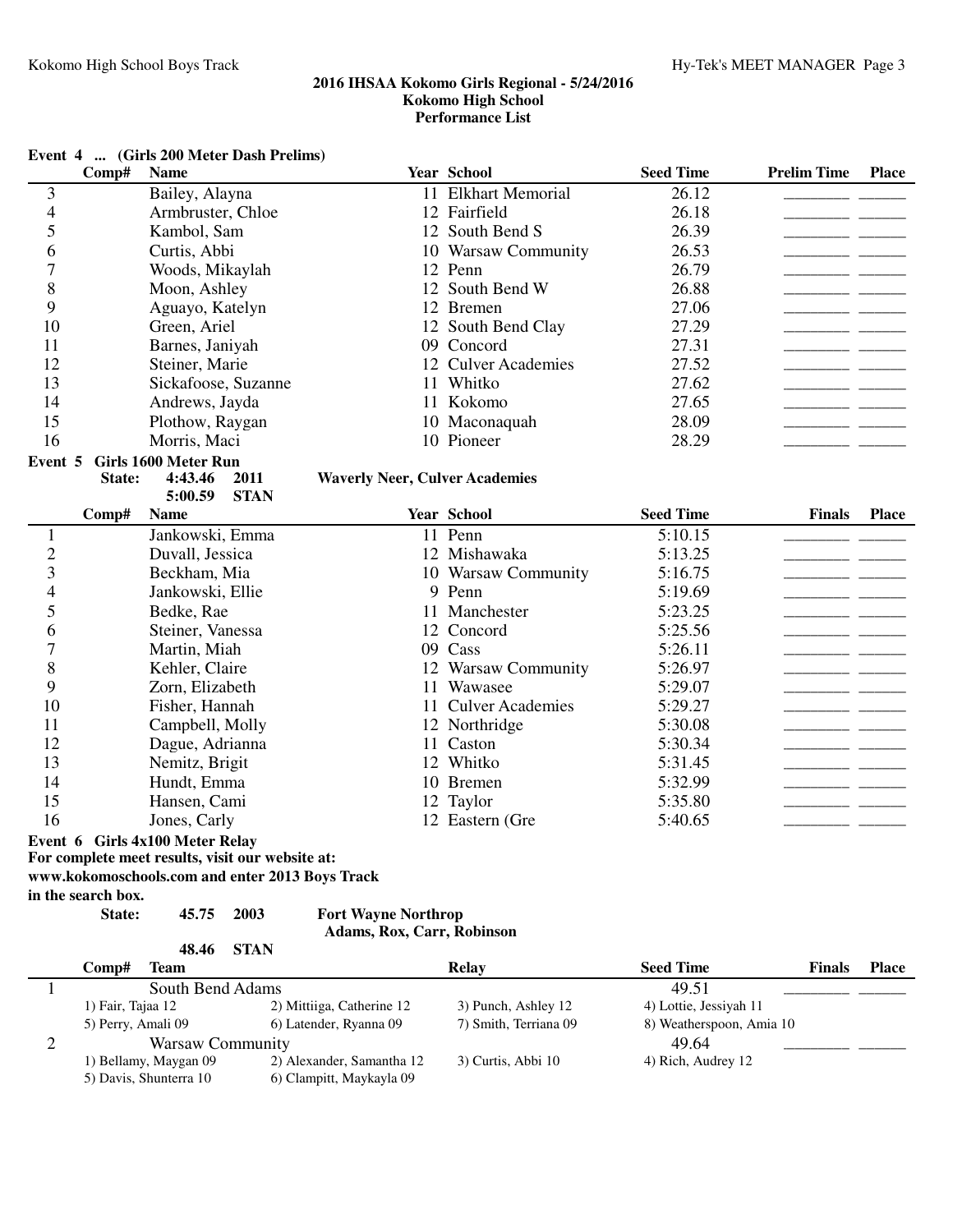## **Event 6 ... (Girls 4x100 Meter Relay)**

|         | Comp#<br><b>Team</b>                             |                          | <b>Relay</b>                 | <b>Seed Time</b>        | <b>Finals</b> | <b>Place</b> |
|---------|--------------------------------------------------|--------------------------|------------------------------|-------------------------|---------------|--------------|
| 3       | Fairfield                                        |                          |                              | 49.69                   |               |              |
|         | 1) Miller, Riley 12                              | 2) Sceniak, Winifred 11  | 3) Armbruster, Chloe 12      | 4) Miller, Jessica 12   |               |              |
|         | 5) Lau, Cierra 11                                | 6) Elledge, Olivia 09    |                              |                         |               |              |
| 4       | South Bend Washington                            |                          |                              | 50.38                   |               |              |
|         | 1) Jefferies, Tanasia 11                         | 2) Bostic, Alaiyah 11    | 3) Pittman, Claire 09        | 4) Smith, Mariah 12     |               |              |
|         | 5) Brown, Annyca 12                              | 6) Moon, Ashley 12       |                              |                         |               |              |
| 5       | Concord                                          |                          |                              | 50.58                   |               |              |
|         | 1) Templeton, Keshawna 10                        | 2) Barnes, Janiyah 09    | 3) Colton-Flores, Shenais 09 | 4) Thomas, Oniste 10    |               |              |
|         | 5) Riffell, Jasmine 09                           |                          |                              |                         |               |              |
| 6       | Northridge                                       |                          |                              | 51.14                   |               |              |
|         | 1) Blankenship, Lexie 10                         | 2) Sorg, Madison 09      | 3) Chappell, Alexis 09       | 4) Smith, Crystal 11    |               |              |
|         | 5) Singh, Anna 11                                | 6) Lehman, Karlee 09     |                              |                         |               |              |
| 7       | Pioneer                                          |                          |                              | 51.17                   |               |              |
|         | 1) Stanton, Darby 12                             | 2) Boucher, Madison 12   | 3) Morris, Maci 10           | 4) Kiser, Madison 11    |               |              |
|         | 5) Hill, Kayla 10                                | 6) Canada, Lori 09       | 7) Belt, Olivia 09           |                         |               |              |
| 8       | South Bend Saint Joseph                          |                          |                              | 51.48                   |               |              |
|         | 1) Feldkamp, Kaleigh 12                          | 2) Kambol, Sam 12        | 3) Marriott, Alissa 12       | 4) Walsh, Aislinn 09    |               |              |
|         | 5) Klaybor, Mary Katherine 12 6) Futa, Maddie 09 |                          | 7) Megyese, Jenica 09        | 8) Feltzer, Abby 09     |               |              |
| 9       | Mishawaka Marian                                 |                          |                              | 51.55                   |               |              |
|         | 1) Chudzicki, Kassady 10                         | 2) Fewell, Claire 11     | 3) Petty, Carlondrea 09      | 4) Lentych, Chloe 09    |               |              |
| 10      | <b>Bremen</b>                                    |                          |                              | 51.78                   |               |              |
|         | 1) Coffel, Madison 11                            | 2) Homann, Alexandria 12 | 3) Bickel, Emily 11          | 4) Aguayo, Katelyn 12   |               |              |
|         | 5) Miller, Lexi 10                               | 6) White, Robyn 12       |                              |                         |               |              |
| 11      | <b>Elkhart Central</b>                           |                          |                              | 52.30                   |               |              |
|         | 1) Hill, Bella 10                                | 2) Hanes, Cadlyn 09      | 3) Young, Krista 09          | 4) Williams, Aleiyah 12 |               |              |
|         | 5) Price, Kaylee 09                              | 6) Palmer, Andrea 12     | 7) Yoder, Gabi 12            | 8) Markel, Morgan 12    |               |              |
| 12      | Columbia City                                    |                          |                              | 52.55                   |               |              |
|         | 1) Decker, Regan 12                              | 2) Green, Molly 12       | 3) Wappes, Hannah 12         | 4) Pepple, Sarah 09     |               |              |
|         | 5) McFarland, Jessica 09                         | 6) Hanson, Madison 11    | 7) Cormany, Elise 09         | 8) Willger, Hannah 09   |               |              |
| 13      | Plymouth                                         |                          |                              | 53.08                   |               |              |
|         | 1) Dolan, Ally 10                                | 2) Drummond, Alex 12     | 3) Keller, Nicole 09         | 4) Peters, Kacee 09     |               |              |
|         | 5) Marohn, Julia 09                              | 6) Smith, Madison 09     |                              |                         |               |              |
| 14      | <b>Culver Academies</b>                          |                          |                              | 53.33                   |               |              |
|         | 1) Boyer, Emma 11                                | 2) Etheridge, Jessica 11 | 3) Mahabeer, Alexa 12        | 4) Steiner, Marie 12    |               |              |
|         | 5) Kershaw, Makena 11                            | 6) Dunlap, Zoe 10        | 7) Hanley, Hali 10           |                         |               |              |
| 15      | Maconaquah                                       |                          |                              | 53.54                   |               |              |
|         | 1) Hann, Gracie 10                               | 2) Hewitt, Maysie 12     | 3) Lamb, Brittany 10         | 4) Plothow, Raygan 10   |               |              |
|         | 5) Lyons, Talayah 11                             | 6) Mosley, Abbi 09       | 7) Lodge, Emily 10           |                         |               |              |
| 16      | Logansport                                       |                          |                              | 54.36                   |               |              |
|         | 1) Shively, Mya 09                               | 2) Tincher, Alyssa 10    | 3) Loposser, Mia 09          | 4) Pomasl, Emily 12     |               |              |
|         | 5) Sanchez, Maria 12                             | 6) Tocco, Camille 12     | 7) Deardorff, Carlie 12      | 8) Bedilion, Carmen 09  |               |              |
| Event 7 | <b>Girls 400 Meter Dash</b>                      |                          |                              |                         |               |              |

**57.83 STAN**

State: 52.42 1986 Maicel Malone, North Central (Indy)

| Comp# | <b>Name</b>         | <b>Year School</b>  | <b>Seed Time</b> | <b>Finals</b> | <b>Place</b> |
|-------|---------------------|---------------------|------------------|---------------|--------------|
|       | Stutsman, Erica     | 10 Northwood        | 58.88            |               |              |
|       | Pennix, Jemmia      | 09 Penn             | 59.45            |               |              |
|       | Hudson, Jasmine     | 09 Concord          | 1:00.25          |               |              |
|       | Sickafoose, Suzanne | 11 Whitko           | 1:00.57          |               |              |
|       | Beckham, Remi       | 09 Warsaw Community | 1:01.06          |               |              |
|       | Mott, Elli          | 11 Penn             | 1:01.42          |               |              |
|       | Bickel, Emily       | 1 Bremen            | 1:01.48          |               |              |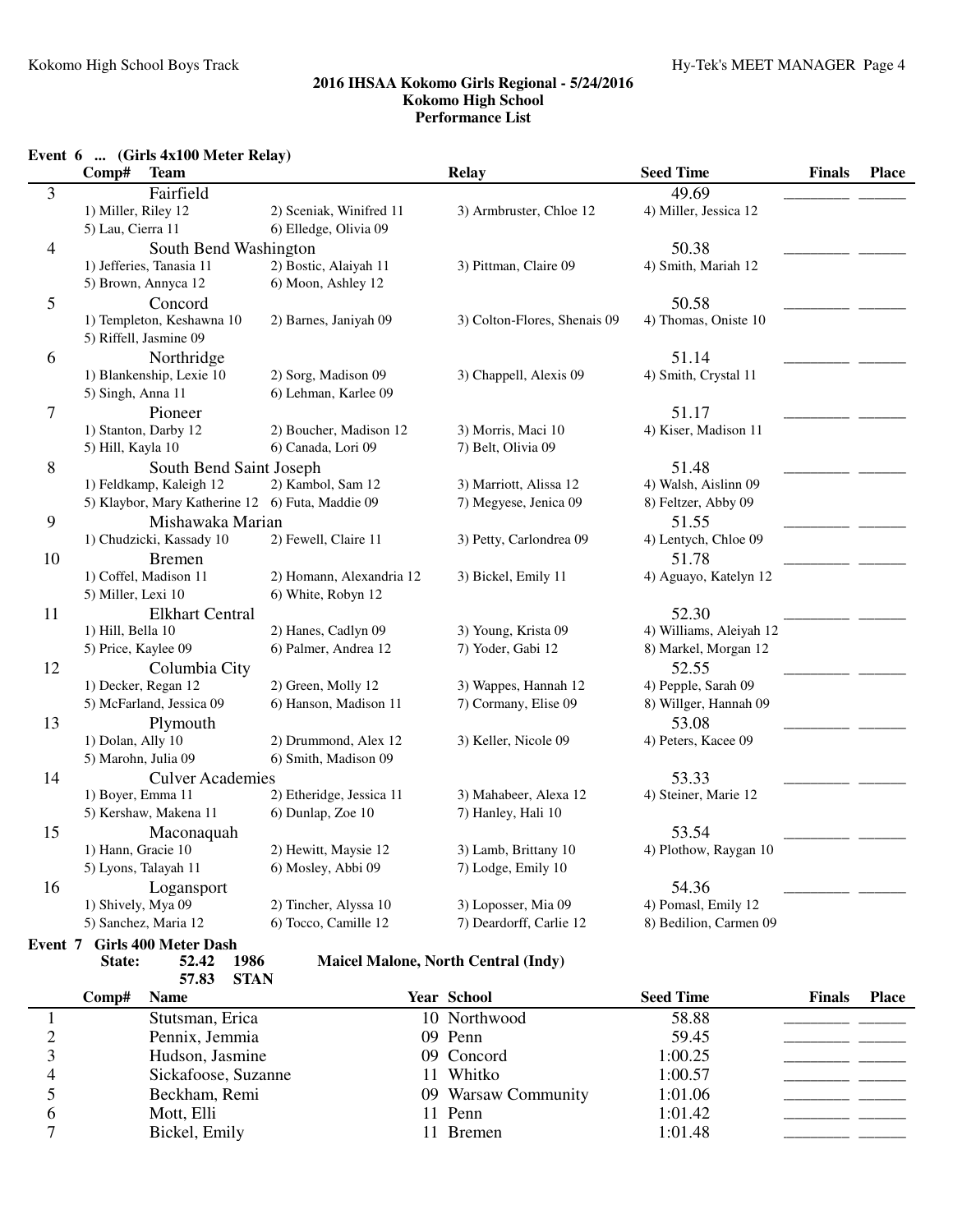|                |        | Event 7  (Girls 400 Meter Dash)       |                                           |                     |                  |             |               |              |
|----------------|--------|---------------------------------------|-------------------------------------------|---------------------|------------------|-------------|---------------|--------------|
|                | Comp#  | <b>Name</b>                           |                                           | <b>Year School</b>  | <b>Seed Time</b> |             | <b>Finals</b> | <b>Place</b> |
| 8              |        | Walsh, Aislinn                        |                                           | 09 South Bend S     | 1:01.59          |             |               |              |
| 9              |        | Bontrager, Felicity                   |                                           | 10 Fairfield        | 1:02.00          |             |               |              |
| 10             |        | Tuttle, Jessica                       |                                           | 11 LaVille          | 1:02.02          |             |               |              |
| 11             |        | Mwenifumbo, Joselyn                   |                                           | 10 South Bend Adams | 1:02.05          |             |               |              |
| 12             |        | Crawford, Rachel                      |                                           | 11 Plymouth         | 1:02.09          |             |               |              |
| 13             |        | Sanchez-Vijil, Angie                  |                                           | 09 Warsaw Community | 1:02.63          |             |               |              |
| 14             |        | Hays, Bailey                          |                                           | 09 Maconaquah       | 1:03.73          |             |               |              |
| 15             |        | Watson, Kaylee                        |                                           | 09 Northwestern     | 1:03.96          |             |               |              |
| 16             |        | Sullivan, Grace                       |                                           | 10 Western          | 1:04.91          |             |               |              |
| Event 8        |        | <b>Girls 300 Meter Hurdles</b>        |                                           |                     |                  |             |               |              |
|                | State: | 41.36<br>2014<br><b>STAN</b><br>45.11 | Symone Black, Ft Wayne Concordia          |                     |                  |             |               |              |
|                | Comp#  | <b>Name</b>                           |                                           | Year School         | <b>Seed Time</b> |             | <b>Finals</b> | <b>Place</b> |
| $\mathbf{1}$   |        | Coy, Addison                          |                                           | 11 Culver Academies | 44.53            | <b>STAN</b> |               |              |
| $\overline{c}$ |        | Hershberger, Riley                    |                                           | 09 Northwood        | 47.00            |             |               |              |
| 3              |        | Kissinger, Jill                       |                                           | 10 Goshen           | 47.63            |             |               |              |
| 4              |        | Lefebvre, Carlee                      |                                           | 11 North Miami      | 47.63            |             |               |              |
| 5              |        | Darr, Megan                           |                                           | 11 Penn             | 47.66            |             |               |              |
| 6              |        | Lamle, Hannah-Marie                   |                                           | 10 Wawasee          | 48.45            |             |               |              |
| 7              |        | Bellamy, Maygan                       |                                           | 09 Warsaw Community | 48.64            |             |               |              |
| 8              |        | Peters, Kacee                         |                                           | 09 Plymouth         | 49.47            |             |               |              |
| 9              |        | Riffell, Jasmine                      |                                           | 09 Concord          | 50.00            |             |               |              |
| 10             |        | Sarber, Elizabeth                     |                                           | 10 Glenn            | 50.06            |             |               |              |
| 11             |        | Homann, Alexandria                    |                                           | 12 Bremen           | 50.07            |             |               |              |
| 12             |        | Kreil, Madison                        |                                           | 10 Mishawaka        | 50.10            |             |               |              |
| 13             |        | Wood, Brooklyne                       |                                           | 12 Peru             | 50.17            |             |               |              |
| 14             |        | Powell, Abigail                       |                                           | 09 Triton           | 50.32            |             |               |              |
| 15             |        | Coram, Taylor                         |                                           | 12 Kokomo           | 51.86            |             |               |              |
| 16             |        | Leonard, Erin                         |                                           | 11 Tri-Central      | 52.51            |             |               |              |
| Event 9        | State: | <b>Girls 800 Meter Run</b><br>2013    |                                           |                     |                  |             |               |              |
|                |        | 2:01.91<br><b>STAN</b><br>2:16.01     | <b>Brittany Neeley, Eastern Greentown</b> |                     |                  |             |               |              |
|                | Comp#  | <b>Name</b>                           |                                           | Year School         | <b>Seed Time</b> |             | <b>Finals</b> | <b>Place</b> |
| 1              |        | Macleod, Ashleigh                     |                                           | 11 Penn             | 2:18.47          |             |               |              |
| $\overline{c}$ |        | Kiser, Madison                        |                                           | 11 Pioneer          | 2:18.62          |             |               |              |
| 3              |        | Duvall, Jessica                       |                                           | 12 Mishawaka        | 2:20.17          |             |               |              |
| 4              |        | Sprinkles, Jessica                    |                                           | 12 Tipton           | 2:21.12          |             |               |              |
| 5              |        | Craig, Anna                           |                                           | 11 Warsaw Community | 2:21.95          |             |               |              |
| 6              |        | Terhune, Mary                         |                                           | 11 Culver Academies | 2:24.15          |             |               |              |
| 7              |        | Bohnenkamper, Emma                    |                                           | 10 Warsaw Community | 2:24.73          |             |               |              |
| 8              |        | Carothers, Kaitlyn                    |                                           | 09 Plymouth         | 2:25.37          |             |               |              |
| 9              |        | Wappes, Hannah                        |                                           | 12 Columbia City    | 2:26.23          |             |               |              |
| 10             |        | Brackenbury, Sydney                   |                                           | 11 Culver Academies | 2:26.81          |             |               |              |
| 11             |        | Daugherty, Lorena                     |                                           | 11 Penn             | 2:27.68          |             |               |              |
| 12             |        | Richardson, Jaelin                    |                                           | 10 Peru             | 2:27.69          |             |               |              |
| 13             |        | Fanning, Allyssa                      |                                           | 09 Bremen           | 2:27.76          |             |               |              |
| 14             |        | Morehead, Maddie                      |                                           | 11 Elkhart Christia | 2:28.08          |             |               |              |
| 15             |        | Wyant, Damaris                        |                                           | 10 Mishawaka        | 2:29.25          |             |               |              |
| 16             |        | Eichelberger, Grace                   |                                           | 11 Concord          | 2:30.28          |             |               |              |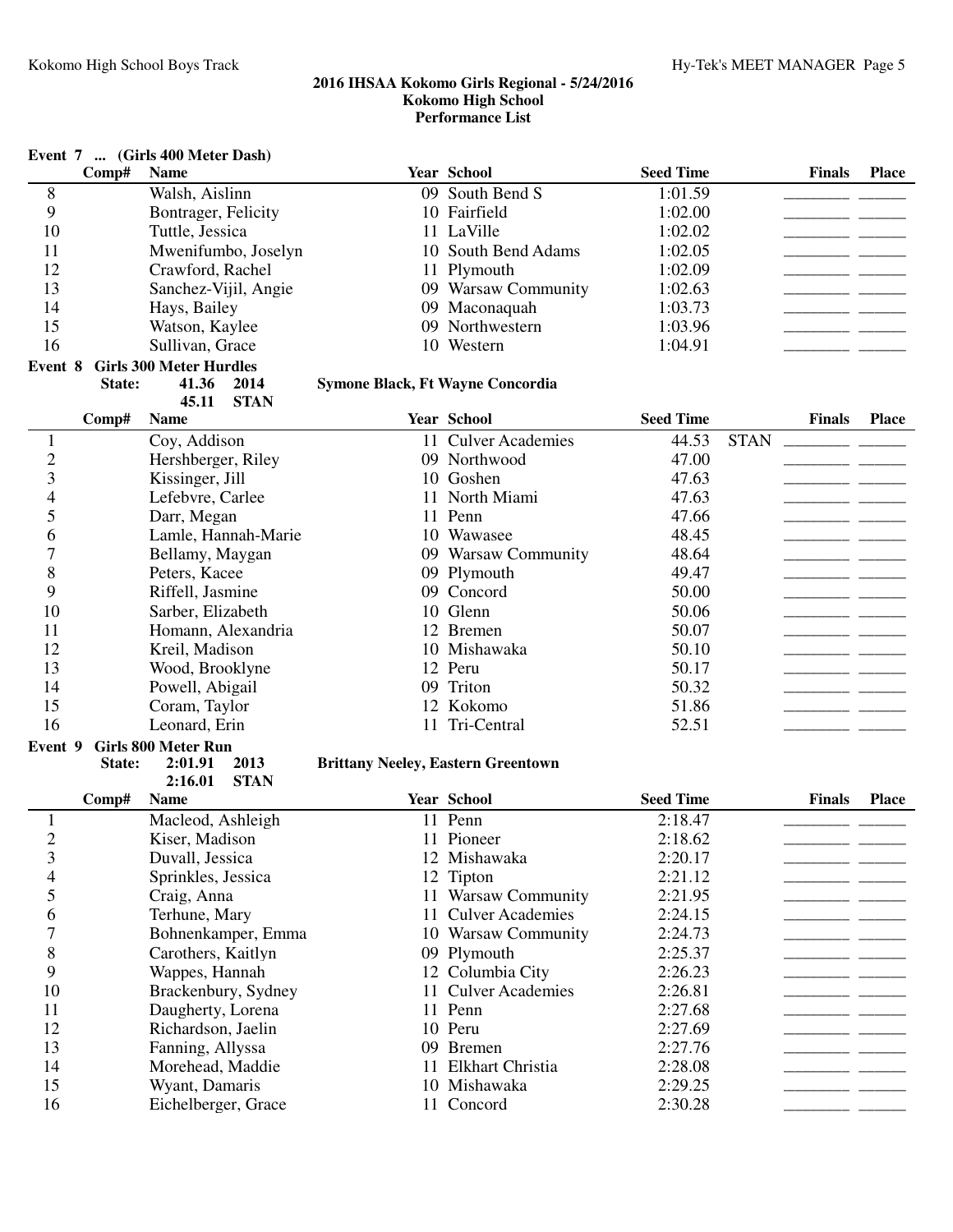**Event 10 Girls 3200 Meter Run For complete meet results, visit our website at: www.kokomoschools.com and enter 2013 Boys Track**

**in the search box.**

| State: 10:11.20 2015 | Anna Rohrer, Mishawaka |
|----------------------|------------------------|
|                      |                        |

|    |       | <b>STAN</b><br>10:58.00 |                      |                  |               |              |
|----|-------|-------------------------|----------------------|------------------|---------------|--------------|
|    | Comp# | <b>Name</b>             | <b>Year School</b>   | <b>Seed Time</b> | <b>Finals</b> | <b>Place</b> |
|    |       | Beckham, Mia            | 10 Warsaw Community  | 11:16.14         |               |              |
|    |       | Frank, Lauren           | 10 Penn              | 11:17.88         |               |              |
|    |       | Blyly, Morgan           | 12 Northridge        | 11:20.41         |               |              |
| 4  |       | Yeakey, Hannah          | 11 Bethany Christian | 11:21.82         |               |              |
|    |       | Bedke, Rae              | 11 Manchester        | 11:27.18         |               |              |
| h  |       | Jankowski, Ellie        | 9 Penn               | 11:30.22         |               |              |
|    |       | Limon, Jessica          | 11 South Bend Riley  | 11:38.50         |               |              |
| 8  |       | Miller, Allison         | 11 Warsaw Community  | 11:45.01         |               |              |
| 9  |       | McDonald, Lane          | 10 South Bend Adams  | 11:46.14         |               |              |
| 10 |       | Dague, Adrianna         | 11 Caston            | 11:47.90         |               |              |
| 11 |       | Smith, Allyse           | 11 Concord           | 11:49.24         |               |              |
| 12 |       | Tyler, Kelsey           | 10 Rochester Commun  | 11:50.69         |               |              |
| 13 |       | Miller, Jenna           | 10 Northridge        | 11:52.03         |               |              |
| 14 |       | Martin, Miah            | 09 Cass              | 11:53.84         |               |              |
| 15 |       | Crain, Isabelle         | 10 Logansport        | 12:07.52         |               |              |
| 16 |       | Sprinkles, Jessica      | 12 Tipton            | 12:09.90         |               |              |

**Event 11 Girls 4x400 Meter Relay**<br>**State:** 3:47.37 2011

**Lawrence North** 

**Brooks, Franklin, Spencer, Miller**

|                | 3:58.88                   | <b>STAN</b>               |                         |                            |               |              |
|----------------|---------------------------|---------------------------|-------------------------|----------------------------|---------------|--------------|
|                | Comp#<br><b>Team</b>      |                           | <b>Relay</b>            | <b>Seed Time</b>           | <b>Finals</b> | <b>Place</b> |
|                | Penn                      |                           |                         | 4:03.13                    |               |              |
|                | 1) Pennix, Jemmia 09      | 2) Woods, Mikaylah 12     | 3) Mott, Elli 11        | 4) Macleod, Ashleigh 11    |               |              |
|                | 5) Enyeart, Breana 10     | 6) Daggy, Emma 11         | 7) Spring, Danielle 10  | 8) Daugherty, Lorena 11    |               |              |
| $\overline{2}$ | <b>Warsaw Community</b>   |                           |                         | 4:05.26                    |               |              |
|                | 1) Bellamy, Maygan 09     | 2) Beckham, Remi 09       | 3) Rhodes, Brooke 12    | 4) Rich, Audrey 12         |               |              |
|                | 5) Kehler, Caitlin 09     | 6) Alexander, Samantha 12 | 7) Dawson, Hannah 12    | 8) Sanchez-Vijil, Angie 09 |               |              |
| 3              | South Bend Adams          |                           |                         | 4:06.86                    |               |              |
|                | 1) Fair, Tajaa 12         | 2) Lottie, Jessiyah 11    | 3) Punch, Ashley 12     | 4) Mittiiga, Catherine 12  |               |              |
|                | 5) Mwenifumbo, Joselyn 10 | 6) Mihut, Aly 09          | 7) Smith, Terriana 09   |                            |               |              |
| 4              | Northridge                |                           |                         | 4:07.47                    |               |              |
|                | 1) Sorg, Madison 09       | 2) Durbin, Hanna 11       | 3) King, Mariah 11      | 4) Blankenship, Lexie 10   |               |              |
|                | 5) Smith, Crystal 11      | 6) Singh, Anna 11         | 7) Stoltzfus, Ariana 09 |                            |               |              |
| 5              | Mishawaka                 |                           |                         | 4:07.77                    |               |              |
|                | 1) Jackey, Alexis 12      | 2) Bullock, Inobia 11     | 3) Duvall, Jessica 12   | 4) Kreil, Madison 10       |               |              |
|                | 5) Bagarus, Rylin 09      | 6) Graham, Jada 11        | 7) Norris, Skylar 09    | 8) Wyant, Damaris 10       |               |              |
| 6              | Northwood                 |                           |                         | 4:08.59                    |               |              |
|                | 1) Hershberger, Riley 09  | 2) Moren, Mackenzie 10    | 3) Trenshaw, Taitlyn 11 | 4) Stutsman, Erica 10      |               |              |
|                | 5) Parisi, Kali 09        | 6) Parisi, Lexi 09        | 7) Bare, Alexxus 10     | 8) Lopez, Sara 09          |               |              |
| 7              | Columbia City             |                           |                         | 4:11.42                    |               |              |
|                | 1) Decker, Regan 12       | 2) Wappes, Hannah 12      | 3) Green, Molly 12      | 4) Simmers, Savannah 09    |               |              |
|                | 5) Keller, Lauren 10      | 6) McFarland, Jessica 09  | 7) Cormany, Elise 09    | 8) Coy, Emma 09            |               |              |
| 8              | South Bend Saint Joseph   |                           |                         | 4:11.97                    |               |              |
|                | 1) Kambol, Sam 12         | 2) Feldkamp, Kaleigh 12   | 3) Walsh, Lily 11       | 4) Walsh, Aislinn 09       |               |              |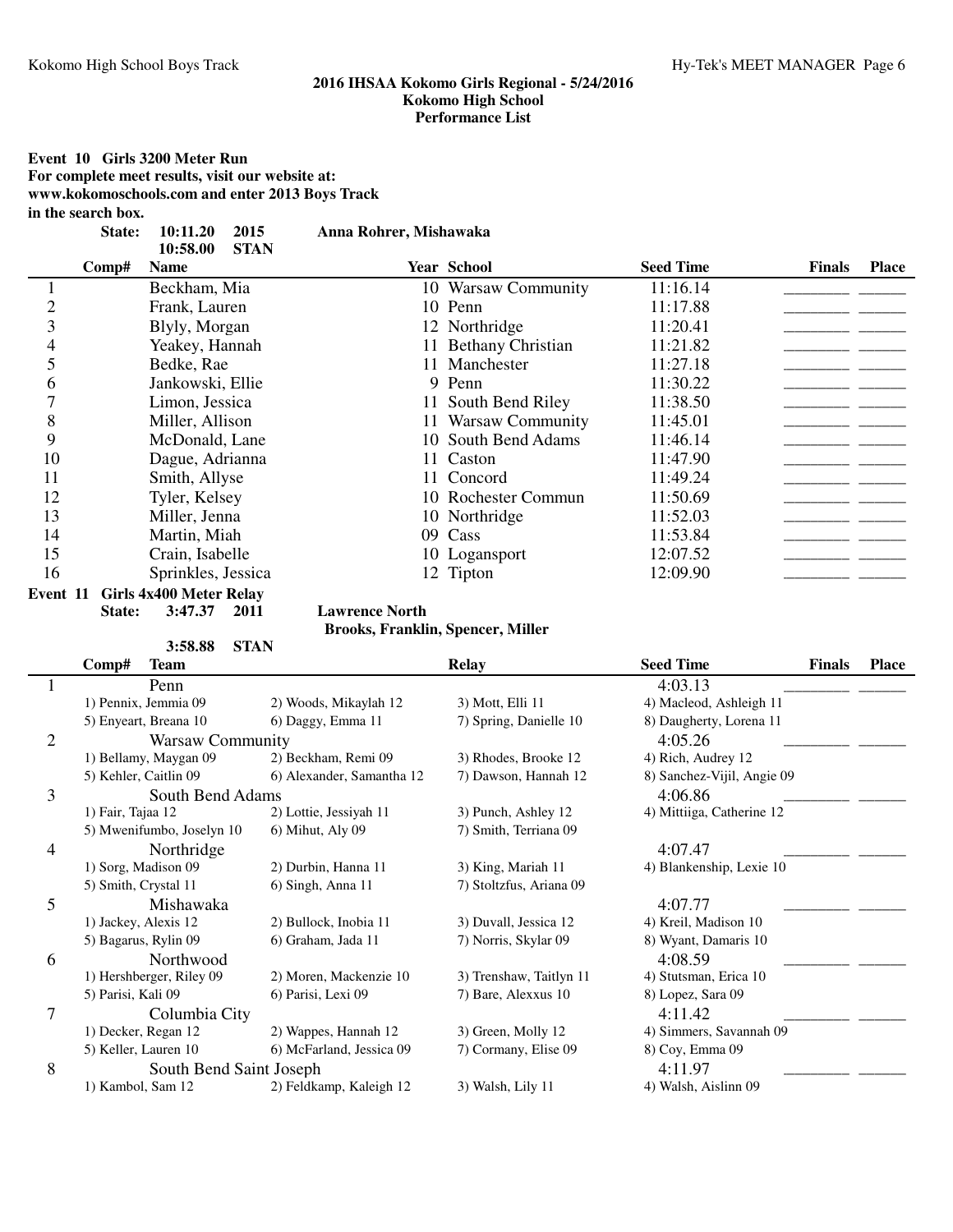# **Event 11 ... (Girls 4x400 Meter Relay)**

|                | $\ldots$ (OHE TATUO MUUL INGRESS)<br>Comp#<br><b>Team</b> |                               | <b>Relay</b>                          | <b>Seed Time</b>         | <b>Finals</b> | <b>Place</b> |
|----------------|-----------------------------------------------------------|-------------------------------|---------------------------------------|--------------------------|---------------|--------------|
| 9              | <b>Culver Academies</b>                                   |                               |                                       | 4:17.42                  |               |              |
|                | 1) Anderson, Erin 09                                      | 2) Steiner, Marie 12          | 3) Jaqua, Lydia 12                    | 4) Terhune, Mary 11      |               |              |
|                | 5) Dunlap, Zoe 10                                         | 6) Kershaw, Makena 11         | 7) Coy, Addison 11                    | 8) Etheridge, Jessica 11 |               |              |
| 10             | Mishawaka Marian                                          |                               |                                       | 4:17.54                  |               |              |
|                | 1) Fewell, Claire 11                                      | 2) Majewski, Hannah 10        | 3) Kearns, Emma 10                    | 4) Lentych, Chloe 09     |               |              |
| 11             | Goshen                                                    |                               |                                       | 4:18.85                  |               |              |
|                | 1) Kissinger, Jill 10                                     | 2) Gallagher, Maggie 09       | 3) Kurtz, Hannah 10                   | 4) Rangel, Nora 12       |               |              |
|                | 5) Perez Diener, Ariana 11                                |                               |                                       |                          |               |              |
| 12             | Plymouth                                                  |                               |                                       | 4:20.00                  |               |              |
|                | 1) Crawford, Rachel 11                                    | 2) Morwood, Kara 12           | 3) Keller, Nicole 09                  | 4) Carothers, Kaitlyn 09 |               |              |
|                | 5) Drummond, Alex 12                                      | 6) Splix, Brittani 11         |                                       |                          |               |              |
| 13             | Maconaquah                                                |                               |                                       | 4:21.95                  |               |              |
|                | 1) Hays, Bailey 09                                        | 2) Shinn, Rebekah 11          | 3) White, Kate 11                     | 4) Wimmer, Haley 10      |               |              |
|                | 5) Winegardner, Madison 10                                | 6) Winegardner, Olivia 12     |                                       |                          |               |              |
| 14             | <b>Bremen</b>                                             |                               |                                       | 4:22.72                  |               |              |
|                | 1) Hundt, Emma 10                                         | 2) Homann, Alexandria 12      | 3) Boocher, Harley 10                 | 4) Bickel, Emily 11      |               |              |
|                | 5) Cullers, Kaitlyn 09                                    | 6) Hummel, Andrea 09          | 7) Beeson, Brooklyn 11                |                          |               |              |
| 15             | Kokomo                                                    |                               |                                       | 4:27.28                  |               |              |
|                | 1) Smith, Brooke 11                                       | 2) Coram, Taylor 12           | 3) Pham, Lana 11                      | 4) Morrison, Aaryan 10   |               |              |
|                | 5) Partlow, NeVaeh 09                                     | 6) Miller, Deju 12            | 7) Frey, Kirsten 12                   | 8) Andrews, Cinnamon 11  |               |              |
| 16             | Logansport                                                |                               |                                       | 4:29.00                  |               |              |
|                | 1) Tocco, Camille 12                                      | 2) Deardorff, Carlie 12       | 3) Sanchez, Maria 12                  | 4) Orozco, Cindy 12      |               |              |
|                | 5) Ramirez, Floridelma 12                                 | 6) Smith, Elizabeth 09        | 7) McClure, Allie 09                  | 8) Crain, Isabelle 10    |               |              |
|                | <b>Event 12 Girls Long Jump</b>                           |                               |                                       |                          |               |              |
|                | State:<br>1986<br>$20 - 04$                               | Tonya Sedwick, Jeffersonville |                                       |                          |               |              |
|                | <b>STAN</b><br>17-11.00<br>Comp#<br><b>Name</b>           |                               | Year School                           |                          |               |              |
|                |                                                           |                               |                                       |                          | <b>Finals</b> | <b>Place</b> |
|                |                                                           |                               |                                       | <b>Seed Mark</b>         |               |              |
| $\mathbf{1}$   | Woods, Mikaylah                                           |                               | 12 Penn                               | <b>STAN</b><br>18-01.50  |               |              |
| $\overline{c}$ | Mittiiga, Catherine                                       |                               | 12 South Bend Adams                   | 17-07.50                 |               |              |
| 3              | Pittman, Claire                                           |                               | 09 South Bend W                       | 17-03.50                 |               |              |
| $\overline{4}$ | White, Faith                                              |                               | 10 North Miami                        | 17-02.50                 |               |              |
| 5              | Alexander, Samantha                                       |                               | 12 Warsaw Community                   | 17-02.25                 |               |              |
| 6              | Miller, Jessica                                           |                               | 12 Fairfield                          | 16-08.50                 |               |              |
| 7              | Bagarus, Rylin                                            |                               | 09 Mishawaka                          | 16-05.00                 |               |              |
| 8              | Lefebvre, Carlee                                          |                               | 11 North Miami                        | 16-03.50                 |               |              |
| 9              | Aguayo, Katelyn                                           |                               | 12 Bremen                             | 16-03.00                 |               |              |
| 10             | Coffel, Madison                                           |                               | 11 Bremen                             | 16-01.50                 |               |              |
| 11             | Lamle, Hannah-Marie                                       |                               | 10 Wawasee                            | 16-01.50                 |               |              |
| 12             | Smith, Madison                                            |                               | 09 Plymouth                           | 16-01.00                 |               |              |
| 13             | Cooray, Dinuka                                            |                               | 12 Mishawaka Marian                   | 16-01.00                 |               |              |
| 14             | Stanton, Darby                                            |                               | 12 Pioneer                            | 15-10.25                 |               |              |
| 15             | Plothow, Raygan                                           |                               | 10 Maconaquah                         | 15-07.00                 |               |              |
| 16             | Andrews, Jayda                                            |                               | 11 Kokomo                             | 15-04.75                 |               |              |
| Event 13       | <b>Girls High Jump</b>                                    |                               |                                       |                          |               |              |
|                | 1985<br>State:<br>$6 - 00$                                | Angela Bradburn, Norwell      |                                       |                          |               |              |
|                | 5-04.00<br><b>STAN</b>                                    |                               |                                       |                          |               |              |
|                | Comp#<br><b>Name</b>                                      |                               | Year School                           | <b>Seed Mark</b>         | Finals        | <b>Place</b> |
| $\mathbf{1}$   | Reed, Kaitlyn                                             |                               | 11 Whitko                             | 5-06.00                  |               |              |
| $\overline{c}$ | Bontrager, Chloe                                          |                               | Fairfield                             | 5-04.00                  | $STAN$        |              |
| 3<br>4         | Day, Alexie<br>White, Faith                               |                               | 10 Warsaw Community<br>10 North Miami | 5-04.00<br>5-03.00       |               |              |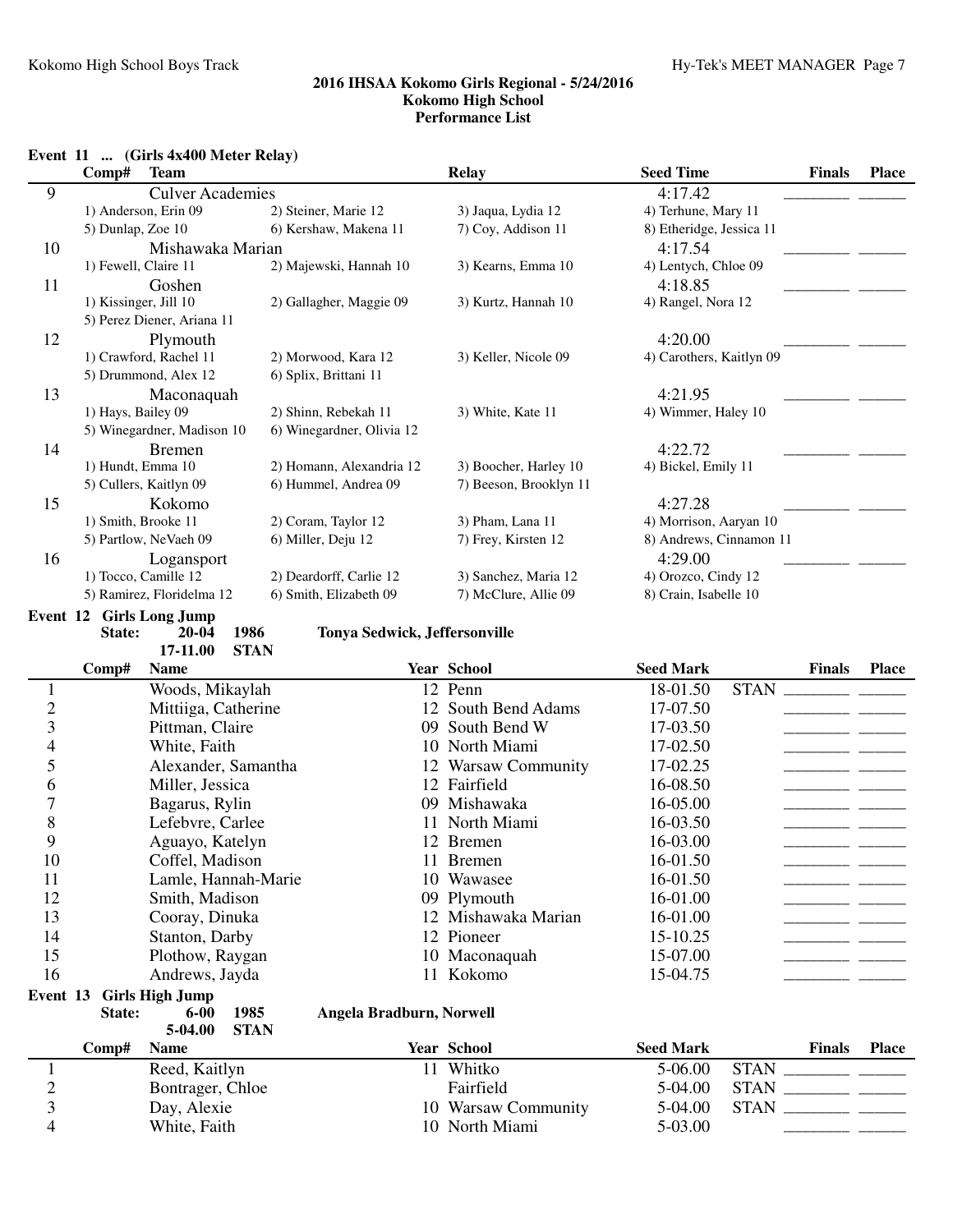|                |        | Event 13  (Girls High Jump)        |             |                                        | <b>Year School</b>       |                  |               |              |
|----------------|--------|------------------------------------|-------------|----------------------------------------|--------------------------|------------------|---------------|--------------|
|                | Comp#  | <b>Name</b>                        |             |                                        |                          | <b>Seed Mark</b> | <b>Finals</b> | <b>Place</b> |
| 5              |        | Bruner, Morgan                     |             |                                        | 10 Warsaw Community      | 5-03.00          |               |              |
| 6              |        | Tuttle, Jessica                    |             |                                        | 11 LaVille               | 5-02.00          |               |              |
| 7              |        | Miller, Deju                       |             |                                        | 12 Kokomo                | 5-02.00          |               |              |
| 8              |        | Hartpence, Stephanie               |             |                                        | 10 Concord               | 5-02.00          |               |              |
| 9              |        | Laidig, Kendra                     |             |                                        | 10 Penn                  | 5-02.00          |               |              |
| 10             |        | Burdge, Cassandra                  |             |                                        | 09 Columbia City         | 5-00.00          |               |              |
| 11             |        | Pham, Lana                         |             |                                        | 11 Kokomo                | 5-00.00          |               |              |
| 12             |        | Hendershot, Madelyn                |             |                                        | 12 Penn                  | 5-00.00          |               |              |
| 13             |        | Boocher, Harley                    |             |                                        | 10 Bremen                | 5-00.00          |               |              |
| 14             |        | Potter, Kyrie                      |             |                                        | 12 Goshen                | 5-00.00          |               |              |
| 15             |        | Neuendorf, Malorie                 |             |                                        | 11 Logansport            | 4-08.00          |               |              |
| 16             |        | Shively, Mya                       |             |                                        | 09 Logansport            | 4-08.00          |               |              |
|                |        | <b>Event 14 Girls Discus Throw</b> |             |                                        |                          |                  |               |              |
|                | State: | 168-06                             | 2013        | <b>Adriana Brown, Lawrence Central</b> |                          |                  |               |              |
|                |        | 129-07                             | <b>STAN</b> |                                        |                          |                  |               |              |
|                | Comp#  | <b>Name</b>                        |             |                                        | <b>Year School</b>       | <b>Seed Mark</b> | <b>Finals</b> | <b>Place</b> |
| $\mathbf{1}$   |        | Horvath, Nicole                    |             |                                        | 11 Plymouth              | 120-07           |               |              |
| $\overline{c}$ |        | Hagar, Andrea                      |             |                                        | 12 Fairfield             | 116-11           |               |              |
| 3              |        | Schultheis, Cameron                |             |                                        | 11 Mishawaka             | 112-01           |               |              |
| 4              |        | Leas, Savannah                     |             |                                        | 11 Madison-Grant         | 111-00           |               |              |
| 5              |        | Manges, Alexis                     |             |                                        | 11 Wawasee               | 109-04           |               |              |
| 6              |        | Shafer, Rhiley                     |             |                                        | 11 Rochester Commun      | 107-08.50        |               |              |
| 7              |        | Warner, Carly                      |             |                                        | 12 Tipton                | $105 - 10$       |               |              |
| 8              |        | Treadway, Brooke                   |             |                                        | 12 Northwestern          | 105-05           |               |              |
| 9              |        | Schutz, Sierra                     |             |                                        | 09 Bremen                | 102-08           |               |              |
| 10             |        | Derakshani-Stockman, Lua           |             | 11                                     | South Bend Adams         | 100-11           |               |              |
| 11             |        | Ronk, Malley                       |             |                                        | 11 Cass                  | 100-08           |               |              |
| 12             |        | Nichols, Natalie                   |             |                                        | 12 Warsaw Community      | 100-04           |               |              |
| 13             |        | Tuttle, Andrea                     |             |                                        | 12 Northwood             | 98-07            |               |              |
| 14             |        | Ringer, Mikayla                    |             |                                        | 10 Penn                  | 97-04            |               |              |
| 15             |        | Sewell, Bailey                     |             |                                        | 11 Manchester            | 97-02            |               |              |
| 16             |        | Fletcher, Mallory                  |             |                                        | 12 Northridge            | 96-05            |               |              |
| Event 15       |        | <b>Girls Shot Put</b>              |             |                                        |                          |                  |               |              |
|                | State: | 50-09                              | 2011        | <b>Tori Bliss, Portage</b>             |                          |                  |               |              |
|                |        | 40-05.50                           | <b>STAN</b> |                                        |                          |                  |               |              |
|                | Comp#  | <b>Name</b>                        |             |                                        | Year School              | <b>Seed Mark</b> | <b>Finals</b> | <b>Place</b> |
| 1              |        | Richhart, Alissa                   |             |                                        | 12 Penn                  | 39-01.50         |               |              |
| $\overline{c}$ |        | Horvath, Nicole                    |             |                                        | 11 Plymouth              | 37-09.00         |               |              |
| 3              |        | Leas, Savannah                     |             |                                        | 11 Madison-Grant         | 36-06.50         |               |              |
| 4              |        | Decker, Emily                      |             | 11                                     | <b>Elkhart Central</b>   | 36-04.50         |               |              |
| 5              |        | Hagar, Andrea                      |             |                                        | 12 Fairfield             | 35-07.00         |               |              |
| 6              |        | Ruiz, Makayla                      |             | 11                                     | <b>Tippecanoe Valley</b> | 35-06.00         |               |              |
| 7              |        | Bailey, Emily                      |             |                                        | 12 Warsaw Community      | 34-07.50         |               |              |
| 8              |        | Treadway, Brooke                   |             |                                        | 12 Northwestern          | 34-01.50         |               |              |
| 9              |        | Rodriguez, Kassand                 |             |                                        | 11 Goshen                | 34-01.00         |               |              |
| 10             |        | Schultheis, Cameron                |             |                                        | 11 Mishawaka             | 33-11.00         |               |              |
| 11             |        | Rodriguez, Suzette                 |             |                                        | 11 Goshen                | 33-10.00         |               |              |
| 12             |        | Kennedy, Katlyn                    |             |                                        | 12 Wawasee               | 33-08.25         |               |              |
| 13             |        | Robinson, CeCe                     |             |                                        | Plymouth                 | 33-05.50         |               |              |